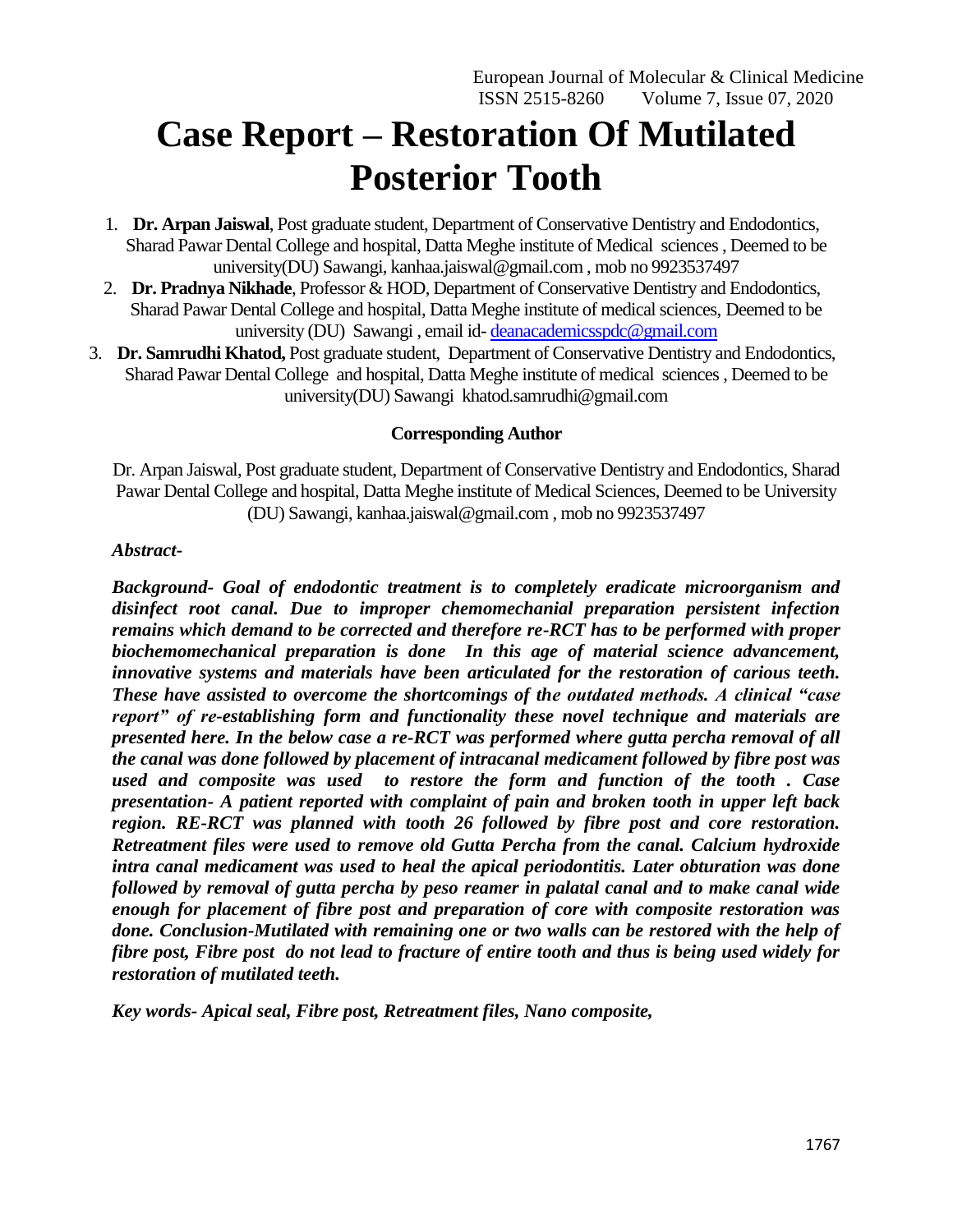#### **Introduction-**

The recuperation of tooth/teeth with a H/O of trauma or widespread dental caries leads to a great challenge for the dentist. The existence of decreased circumferential dentin, juvenile root canals, decrease in moisture and coronal annihilation from caries deteriorate the tooth construction, making it liable to rupture under normal masticatory powers. Such teeth may necessitate an supplementary organization of strengthening to aid in retaining of the core, thereby reinstating the teeth to their unique aesthetics and purpose.<sup>1</sup>

Certain teeth are badly disfigured because of caries, trauma or even as a consequence of former big restoration. In circumstance of an obvious horizontal forfeiture of clinical crown, maximum of the teeth could be incapable to hold the final restoration without some supplementary provision. If only a ferrule of negligible width can be attained from remaining coronal tooth structure, a post and core build up following endodontic procedure could be of big aid for holding and can be a auxiliary for future rehabilitation.1[,2](https://www.ncbi.nlm.nih.gov/pmc/articles/PMC3942529/#B2) Hence Post and core method has been very standard and broadly used for such teeth and have been in drill for a extended time already.

As a consequence of intensifying burdens for tooth-colored posts, in this modern era, because metal post causes discoloration of the soft tissues adjacent to tooth root surface which will adversely affect aesthetic. (3), therefore on going use of metal posts are progressively substituted by several non-metallic posts. Amid them, epoxy resin post reinforced with carbon fibers, epoxy or methacrylate resin posts reinforced with quartz or glass fibers, zirconia posts, and polyethylene fiber-reinforced posts are prominent.4,5 The core buildup is another important step ,the proper material to withstand forces should be used .The nano filled composite has been the choice as it has high strength and does not require any polishing(10) This review is to assemble the common evidence on the fiber post system and assessing existing articles linked to the resin bases used in the production of such posts. Also the likelihood of every fresh material for the resin base will be opted into thought.

## **Case report**

A female patient of age 36 years reported to the Department of Conservative Dentistry and Endodontics, in SPDC with a complain of pain in upper left back region of the jaw and dislodged restoration since 2 weeks . Pain was continuous and dull aching in nature. There was no aggravating factor and relieves on taking medication. It was not associated with any extra oral swelling, redness or pus discharge. There was history of root canal treatment with the same.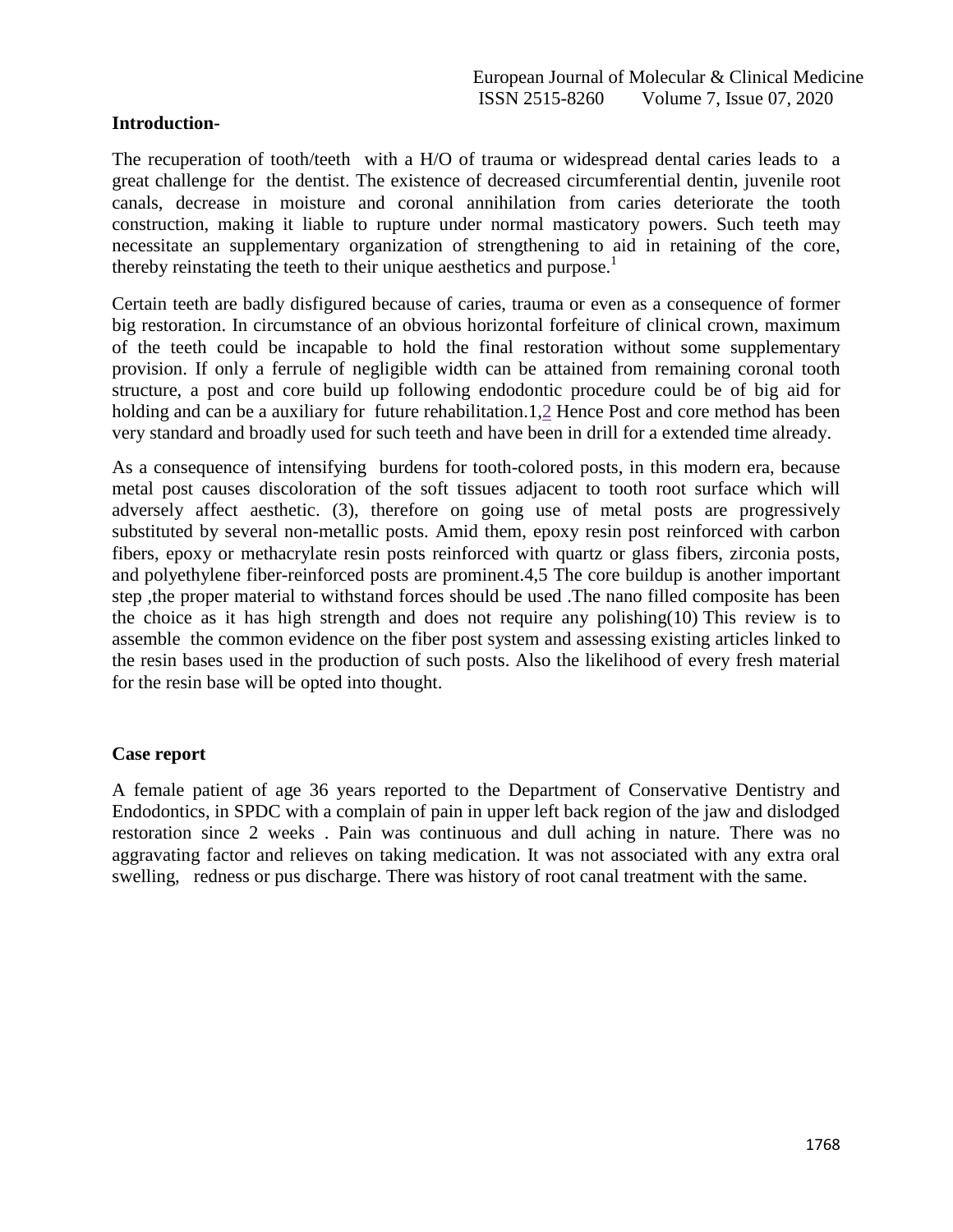European Journal of Molecular & Clinical Medicine ISSN 2515-8260 Volume 7, Issue 07, 2020



Fig 1



After radiographic examination short obturation was seen with distal root and PDL widening with 26 was seen(fig.1 and fig.2) therefore re-RCT was decided and restore the complex crown fracture with fiber post and core followed by Porcelain fused to metal crown. The gutta percha were removed with the help of retreatment files from all the canals(fig3). Followed by calcium hydroxide dressing was given for 2 weeks. After two weeks Obturation was done with 26(fig 4) .The working length of palatal canal was-18mm .Gutta percha was removed till-12mm(fig.5) .The canal were prepared till no. 3 peso reamer.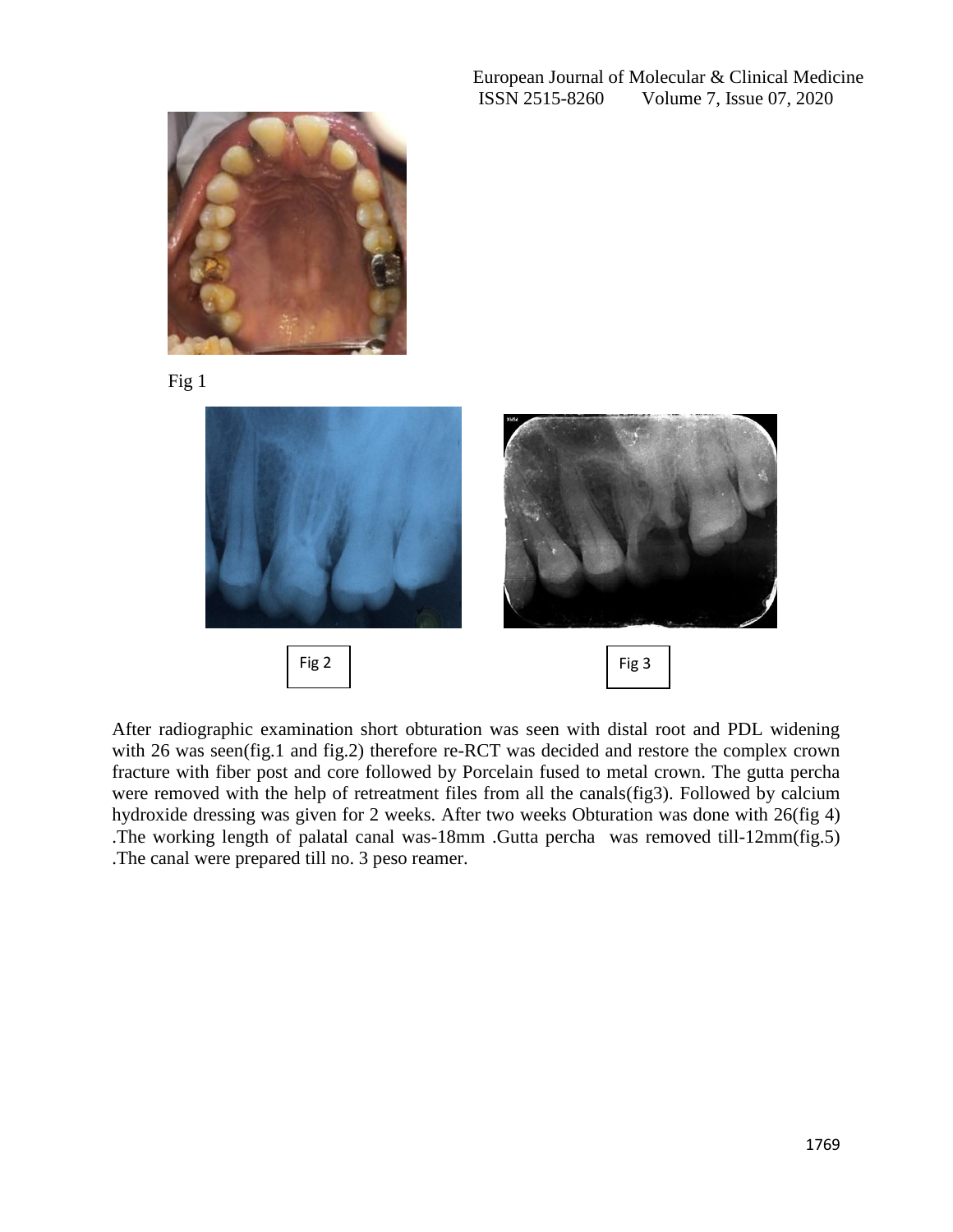European Journal of Molecular & Clinical Medicine ISSN 2515-8260 Volume 7, Issue 07, 2020



Proper fit of the fibre post was check with the help of RVG (fig.6) and followed by core buildup with the help of 3m z350 filtek nano composite (fig. 7).



## **Discussion**

During 1728, Pierre Fauchard labeled the use of "tenons," which were metallic posts fixed into the roots of teeth to hold bridge. In the middle-"1800s", post material was substituted by "Wood," and the "pivot crown," a wood post was fixed to an non-natural crown and to the canal of the root, was widespread amongst the dental clinician.(6)

Though, due to the numerous schedules and supplementary laboratory events were required with matters like the "high modulus of elasticity" of the "cast metal" (203.6 GPa) there was a necessity for substitute restorative system and materials (7)